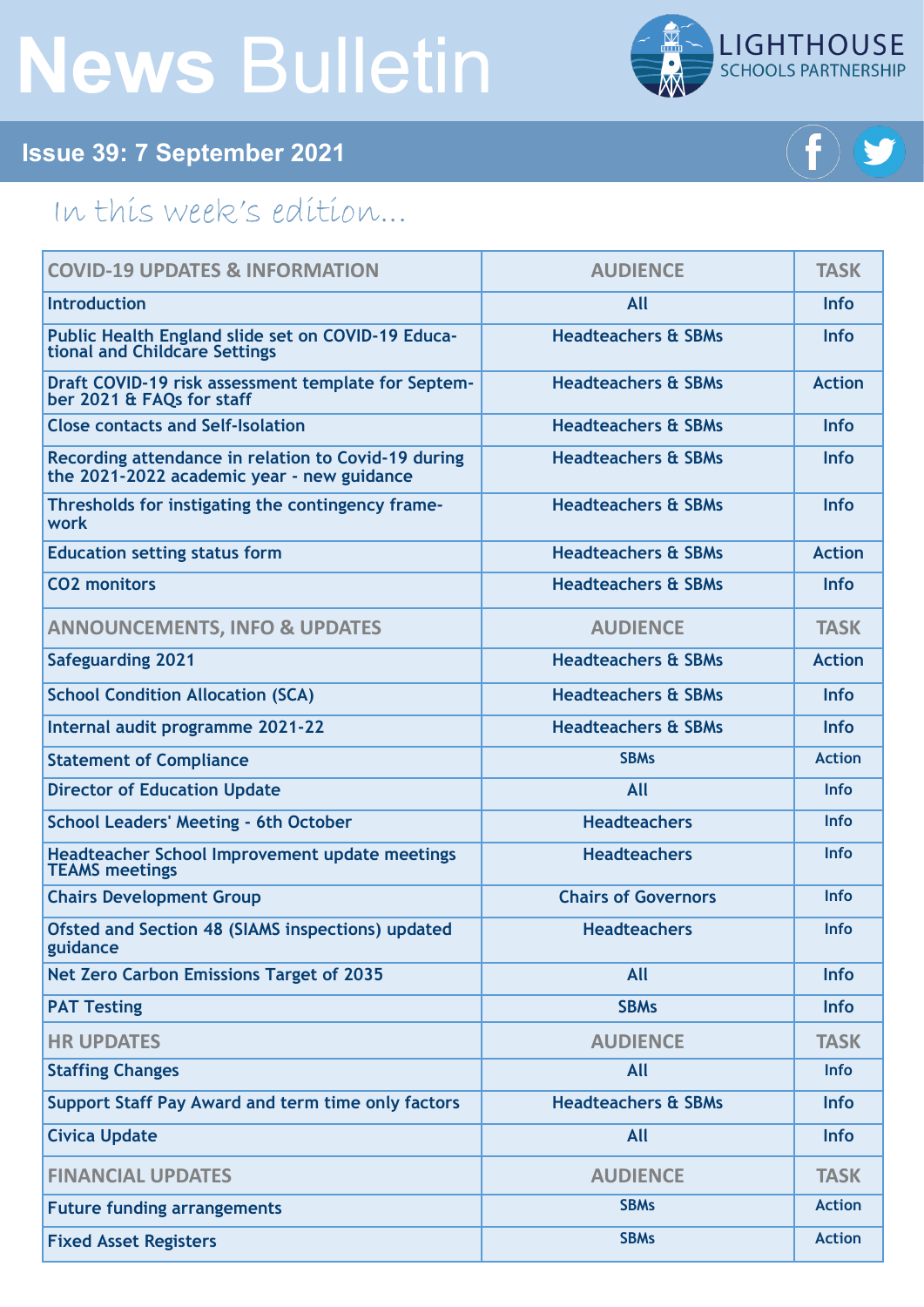# **News** Bulletin



# **Issue 39: 7 September 2021**



| <b>FINANCE UPDATES CONTINUED</b>             | <b>AUDIENCE</b>                | <b>TASK</b> |
|----------------------------------------------|--------------------------------|-------------|
| <b>FS4S Outlook Password Change</b>          | <b>SBMs</b>                    | <b>Info</b> |
| <b>Monthly Finance Checklist</b>             | <b>Headteachers</b>            | <b>Info</b> |
| 2021-22 Budgets                              | <b>Headteachers</b>            | <b>Info</b> |
| <b>External Audit and Year-end processes</b> | <b>Headteachers &amp; SBMs</b> | <b>Info</b> |
| <b>Claiming Gift Aid on donations</b>        | <b>Headteachers &amp; SBMs</b> | <b>Info</b> |
| <b>Fischer Family Trust</b>                  | <b>SBMs</b>                    | <b>Info</b> |
| DfE/OFSTED UPDATES & INFORMATION             | <b>Headteachers</b>            | <b>Info</b> |

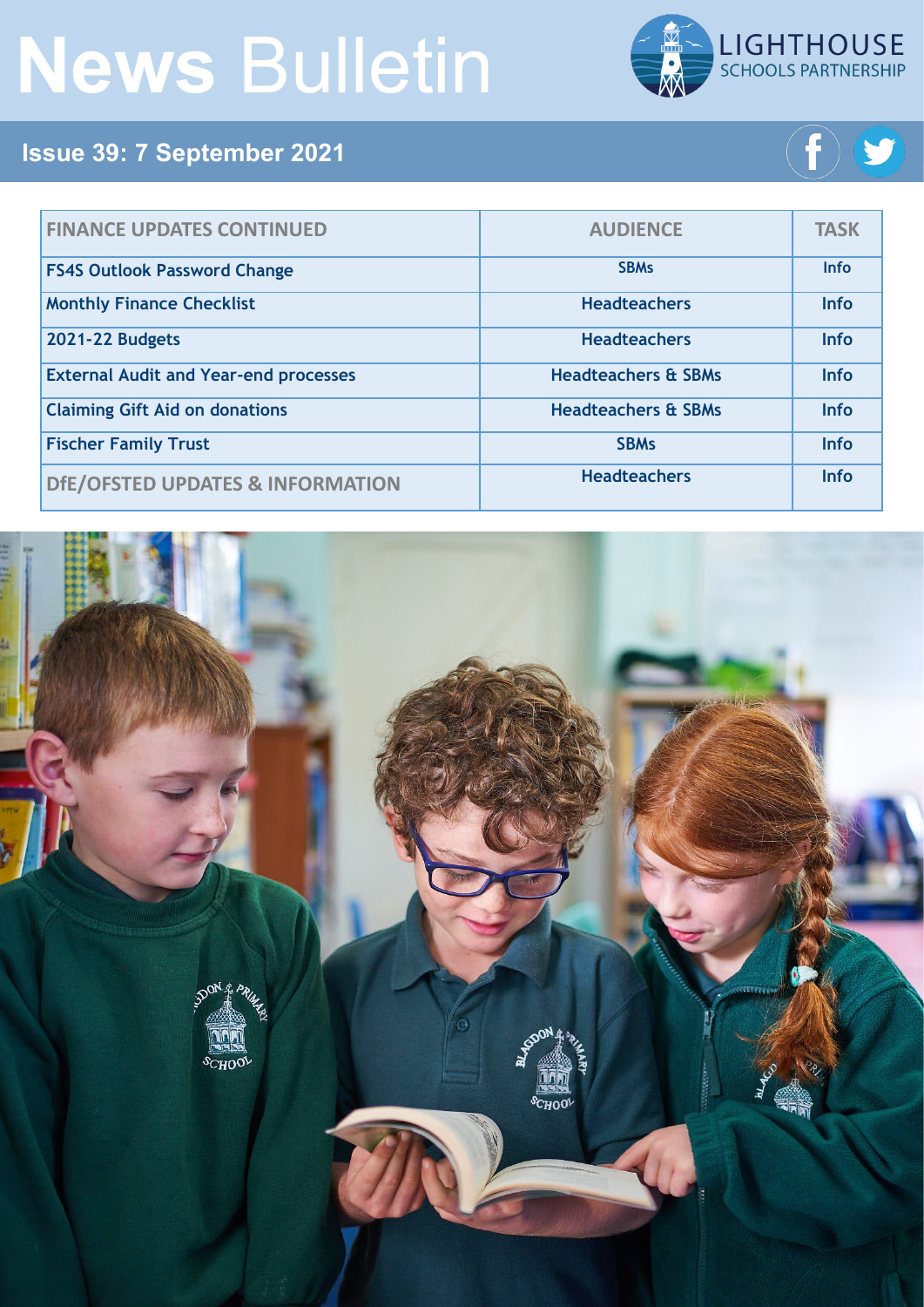#### <span id="page-2-0"></span>**Introduction**

With total predictability the weather is glorious for the start of term. I hope that it reflects a spirit of optimism and excitement at the start of a year that we ardently hope will be better and more normal than the last two. You will see that some of this bulletin is devoted to understanding the new arrangements for managing the Covid situation. A lot has changed but we now have more freedom to prioritise education. The government's new strapline is about learning to live with the virus, and that is the driving thought behind our new Risk Assessments too. I think that all of our schools quickly adopted the new RAs and the secondary schools have done a brilliant job of delivering LFTs to pupils in the days leading up to the start of term. We are as ready as we could possibly be.

I am delighted to formally welcome Sharon Roberts to her new post as Director of Education and also Janine Ashman and Isobel George to their new roles in the Centre for Professional Development. In many ways this September marks a new start for us and you will see that the Strategic Plan is now published on the Trust <u>website</u>. We have a big project ahead of us in developing even greater depth to our CPD offer and in our provision for SEND and disadvantaged pupils. I know that we will all work hard and with a real sense of mission to deliver this.

With best wishes for a happy and successful start to term,

Gary Lewis

#### **Public Health England slide set on COVID-19 Educational and Childcare Settings**

Public Health England has produced a really helpful [slide set](https://foldr.lsp.org.uk/public/W79ON) which captures the current situation.

#### **Draft COVID-19 risk assessment template for September 2021 & FAQs for staff**

A draft COVID-[19 risk assessment template for September 2021](https://foldr.lsp.org.uk/public/P14MP) has been produced and updated in line with the latest Government guidance and sent to schools. An updated appendix to the RA has also been produced for **[Secondary school onsite Asymptomatic Testing](https://foldr.lsp.org.uk/public/N4JKW)** as has a [contin](https://foldr.lsp.org.uk/public/P8G5P)[gency action plan should there be a local outbreak.](https://foldr.lsp.org.uk/public/P8G5P)

The Central Team have shared these documents with the Employee Liaison Committee for comment.

All schools should have now updated the risk assessment template to reflect their schools context, consulted with staff and provided their risk assessment on the school website.

[The Central Team have also produced an updated version of the staff FAQs](https://lsp.rewardgateway.co.uk/SmartHub?page=392447) on the homepage of LSP Gateway. Please share this will your staff.

If you have any questions or concerns please contact the Central Team.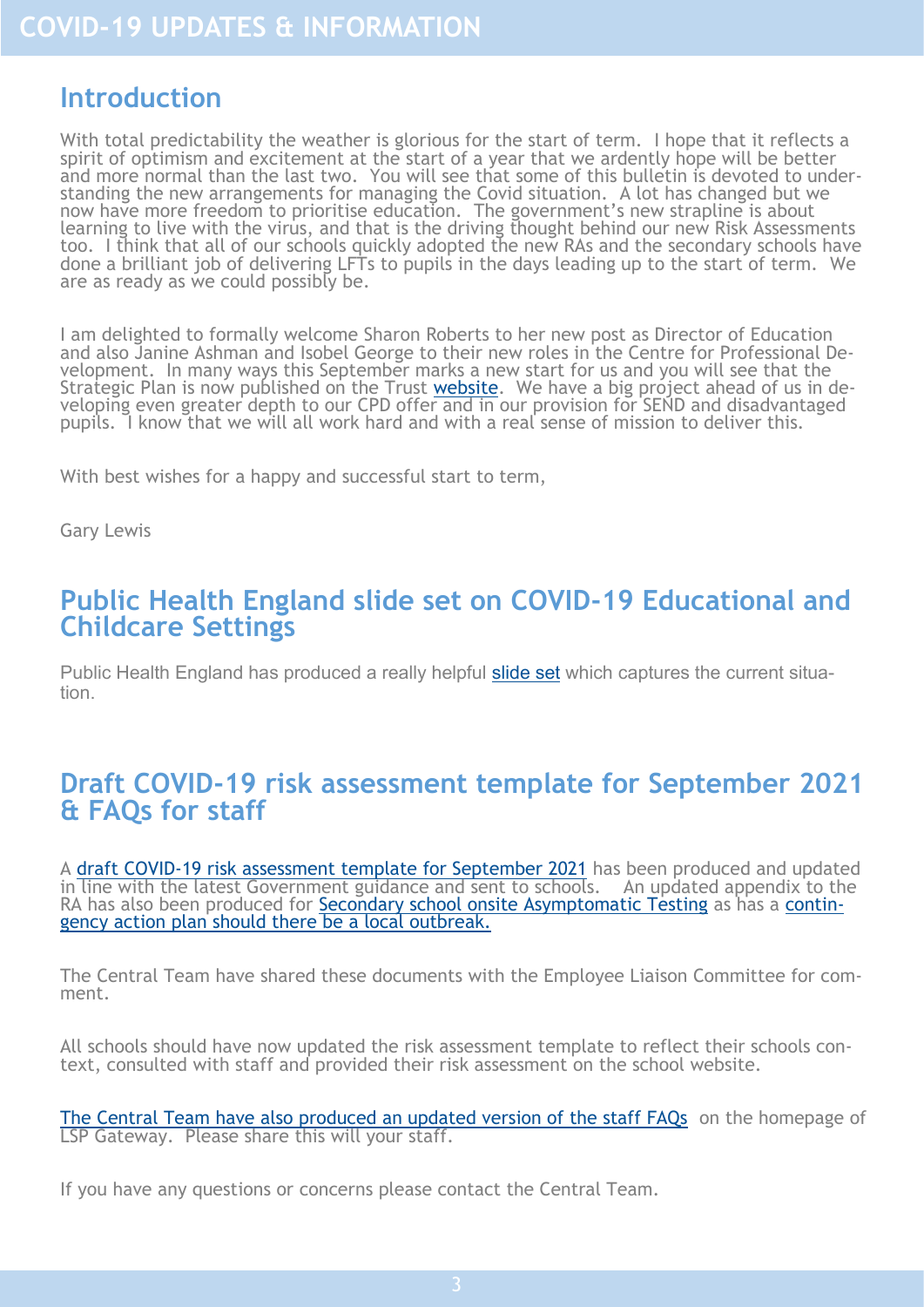## <span id="page-3-0"></span>**Close contacts and Self-Isolation**

The DfE has issued a useful FAQs document on contact tracing and close contacts as it is now very different [Contact Tracing from Step 4 Onwards](https://drive.google.com/drive/folders/1X5SgRwxSIBJNnAGnT8rroKeX8rVpXEJI) - Google Drive.

The documents mentioned above also covers aspects of the new arrangements for selfisolation. You will know that close contacts no longer have to self-isolate if they are fully vaccinated or under the age of 18 years and 6 months. Those identified as close contacts are advised to take a PCR test. The guidance does not require individuals to self-isolate whilst they wait for their PCR result, unless they have symptoms of Covid-19.

This guidance also provides some useful information on when a school require children to stay at home. This is provided below:

#### What is the legal basis for settings to send pupils home to self-isolate?

We are no longer asking education settings to keep children and young people in consistent groups ('bubbles') or to reduce mixing between groups.

As with other diseases, the law allows a setting, in principle, to send particular pupils or groups of pupil's home, or forbid them from attending on a temporary basis if, in the setting's reasonable judgement, this is a necessary measure to protect other pupils and staff from serious infectious disease. This power does not depend on the specific regulations or guidance about coronavirus, though public health advice and the broader picture on coronavirus, including the impact of the pandemic on children's education and wellbeing, will be important factors for the setting to take into account when making a decision.

There is also NHS guidance on when a child should attend or stay off school:

#### [https://www.nhs.uk/live](https://www.nhs.uk/live-well/healthy-body/is-my-child-too-ill-for-school/)-well/healthy-body/is-my-child-too-ill-for-school/

For Coronavirus it specifies that a child should not attend school if they have any of the main symptoms of COVID-19:

- a high temperature
- a new, continuous cough
- a loss or change to their sense of smell or taste

There is also [guidance on attendance.](https://www.gov.uk/government/publications/school-attendance) This clarifies when non-attendance can be recorded as covid related and says that covid related absence should not be used to record any other type of non-attendance or absence - for example, where a parent or pupil is anxious about attending school because of COVID-19.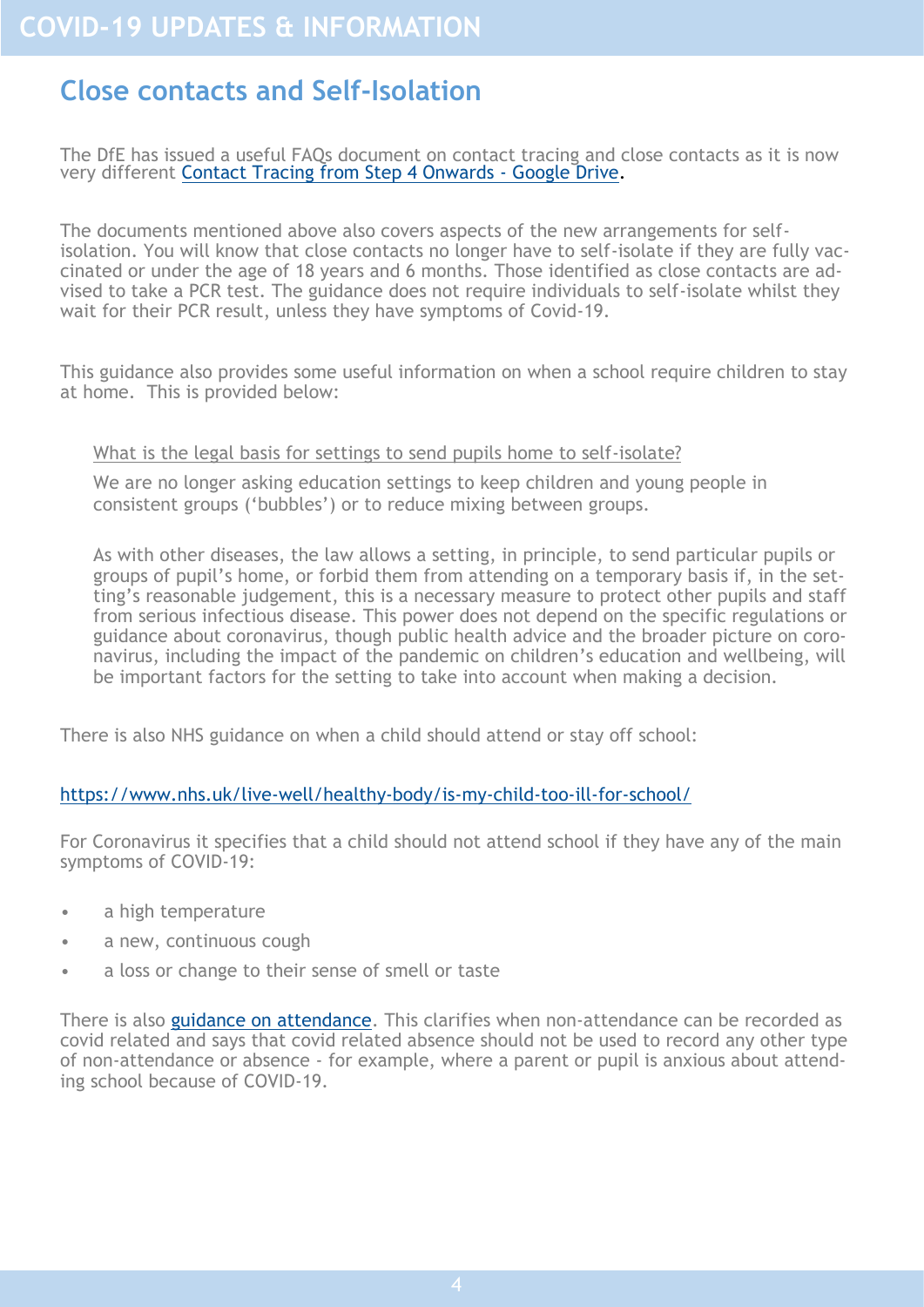#### <span id="page-4-0"></span>Recording attendance in relation to Covid-19 during the 2021 to 2022 academic year – new guidance

The [attendance guidance](https://www.gov.uk/government/publications/school-attendance) has been updated with the addition of a new [addendum](https://www.gov.uk/government/publications/school-attendance/addendum-recording-attendance-in-relation-to-coronavirus-covid-19-during-the-2021-to-2022-academic-year) on recording attendance in relation Covid-19 in 2021/22. Changes include bringing guidance in line with Step 4 procedures in relation to track and trace, contacts and PCR tests. For example, "Pupils who are a close contact of someone who has tested positive for COVID-19 do not need to self-isolate. They should instead get a PCR test, and should only self-isolate if they test positive. If they do test positive, they should be recorded as code I (illness) until they are able to return to school."

# **Thresholds for instigating the contingency framework**

Page 24 of the Public Health England slide set, included in this bulletin, provides some helpful clarification about the thresholds for escalating to the contingency framework. For most education and childcare settings escalation is based on whichever of the thresholds below is reached first:

- 5 children, pupils, students or staff, who are likely to have mixed closely, test positive for COVID-19 within a 10-day period.
- 10% of children, pupils, students or staff who are likely to have mixed closely test positive for COVID-19 within a 10-day period.
- There are any admissions to hospital for COVID-19.

The grammar and underlining provides helpful clarification that these thresholds apply to the cohort that have mixed closely rather than your whole pupil/staff body.

#### **Education setting status form**

The [educational setting status form](https://onlinecollections.des.fasst.org.uk/fastform/educational-setting-status) reopened for the autumn term on Thursday 26 August. The DfE has asked schools to begin completing the form from the start of term and that they continue to submit attendance data daily throughout September, so attendance in schools and colleges can be monitored after the summer break. From Friday 1 October, the form will move from daily reporting to weekly.

# **CO2 monitors**

The government has **[announced](https://www.gov.uk/government/news/all-schools-to-receive-carbon-dioxide-monitors?utm_source=23%20August%202021%20C19&utm_medium=Daily%20Email%20C19&utm_campaign=DfE%20C19)** it is funding a roll out of carbon dioxide monitors to education settings. Special schools and Alternative Provision are being prioritised and will start to receive their allocation from September. The expectation is that other schools receive their allocations, or at least part of it, during the autumn term.

There are a number of outstanding questions such as how many devices you can expect to receive, how the devices should be used, how we should respond to particular readings, and any liabilities associated with their use. The Confederation of School Trusts is continuing to talk to DfE about these and other issues with the aim of clarifying these issues in the forthcoming DfE guidance, which we are told will be published when the roll out begins.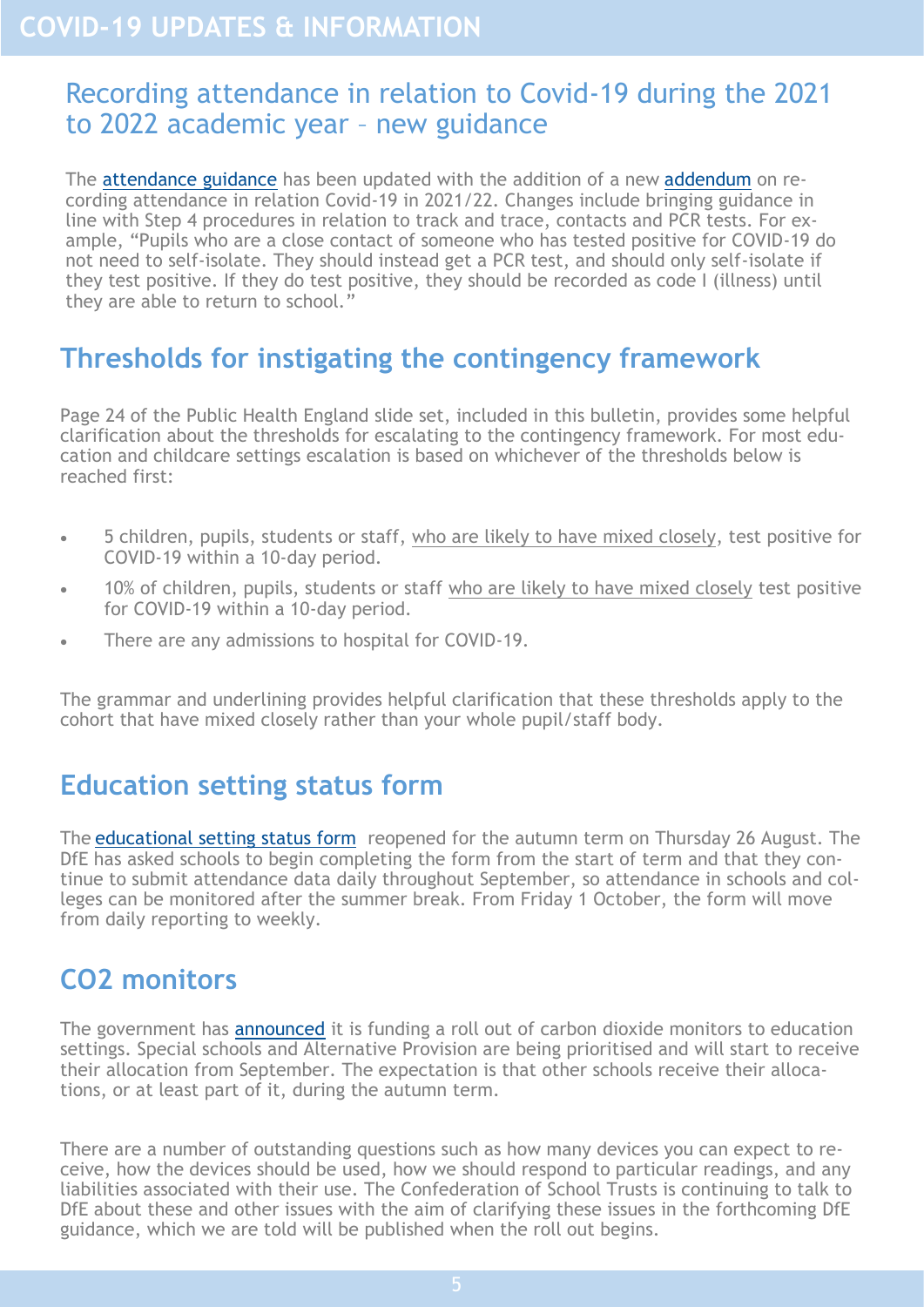# <span id="page-5-0"></span>**Safeguarding 2021**

Trustees have now approved our [Model Safeguarding and Child Protection Policy.](https://foldr.lsp.org.uk/flinks/LSP-Safeguarding-Model-Policy-21) You will need to adapt and adopt the policy as your own school policy at the first LGB meeting of the term (editable version in Word with notes [here\)](https://foldr.lsp.org.uk/flinks/LSP-Safeguarding-Policy-editable). The Board of Trustees will revisit the policy at their first two meetings. If there is any feedback from schools that necessitates a correction or improvement, we will update and reissue. Please let us know of any feedback.

Please use the Model policy as your policy for staff briefing etc so that we are fully compliant with the new KCSIE. We have produced a [slide deck for safeguarding updates](https://foldr.lsp.org.uk/flinks/Safeguarding-updates-slide-deck) that your DSL may choose to use (there are presenter's notes in the Ppt). Section 7 of the new policy now sets out the duties and procedures for staff in reporting or responding to concerns. This is much clearer and easier for staff to reference.

The [annual declaration](https://foldr.lsp.org.uk/flinks/Safeguarding-annual-declaration) needs to be signed and returned to you by all staff (we suggest by the end of Term 1 at the latest). Although the new KCSIE gives us the flexibility for staff who 'do not directly work with children' to read Annex A instead of all of KCSIE Part 1, in our Model Policy we have not taken up this option as there are only a few pages difference and many of our non-teaching staff have very significant interaction with pupils.

There is now a requirement for governors to read the whole of KCSIE. As the document runs to 165 pages this is quite an ask. We will be issuing a declaration for governors to confirm that they have done this but I would like to have some dialogue with Chairs of Governors first, so that this doesn't feel too directive.

There are a great many recommended changes to recruitment processes and Tania is working through our adverts and applications forms to ensure that these are compliant. We have set the goal to be in complete lockstep with KCSIE by the end of this term and hopefully much sooner.

I have updated the [Whistleblowing \(Safeguarding\) Policy](https://foldr.lsp.org.uk/flinks/LSP-whistleblowing-policy) - this repeats much of the information from the main policy but also clarifies the protections and support that we have for colleagues if they need to raise a concern or allegation. Once again, if you have suggestions for improvement, let me know and Trustees will amend at their October meeting.

Trustees have reviewed and updated the **[Code of Conduct Policy](https://foldr.lsp.org.uk/flinks/Code-of-Conduct)** Section A (there were minimal changes and only to improve its readability). Section B is school level. Please ensure that your LGB approves any changes that you wish to make to Section B (dress code etc). If there are none required, you can just splice the two parts together. It would be best to have this done before you issue the Annual Declaration to staff. The link in the declaration is to the model Code of Conduct.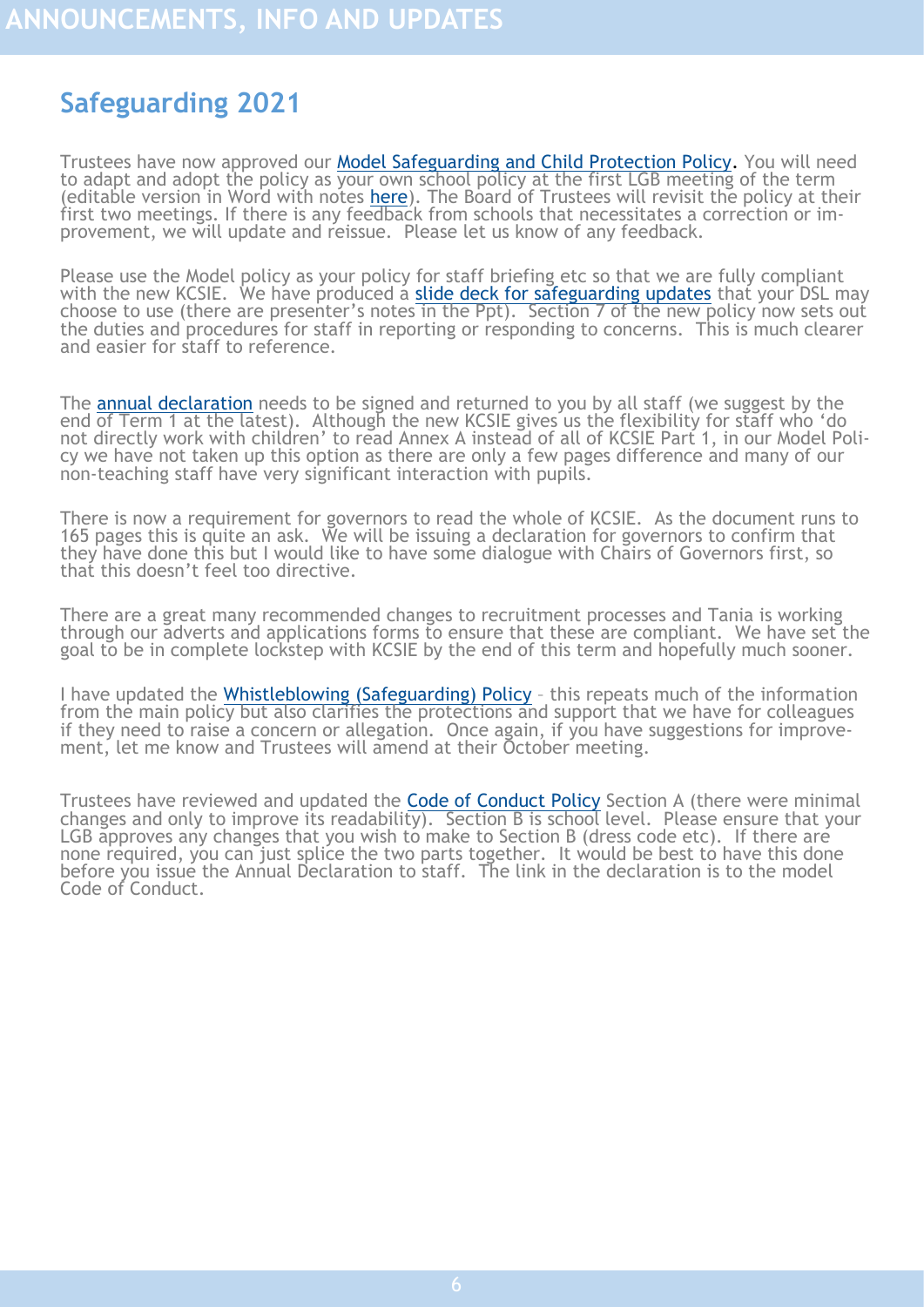<span id="page-6-0"></span>I have not updated the Preventing Extremism and Radicalisation Policy and have removed references to it in the main policy. The new policy covers this topic in some detail, so I will ask the Trustees to rescind the existing Preventing Extremism and Radicalisation Policy (as it is a Trust rather than school policy) when they meet in October.

All the above documents and a few extra bits, including Word versions are on this [link](https://foldr.lsp.org.uk/flinks/Start-of-term-2021-sept) in Foldr.

*Gary* 

# **School Condition Allocation (SCA)**

As you will know the Central Team have been working on commissioning packages of SCA funded projects across all applicable Trust sites for roofing, fire and windows work. We have been working with Faithful and Gould, as our employers agent, on this and can now confirm that we have commissioned Waterhouse Electrical to deliver a programme of fire projects estimated at £419k and Weatherproofing Advisor Ltd for a programme of roofing and windows work for an estimated value of over £1.2m. Some of this work has already started and the rest is being scheduled over the remainder of this academic year. The Hub Estates Leads will be discussing the projects with the individual schools included over the next few weeks.

In the process of their work, Faithful and Gould have identified increased costs for a number of projects. The increases in costs are due to a number of factors including:

- Additional items that were not identified in our condition surveys,
- Deterioration in condition since the previous condition survey requiring more work to be undertaken,
- Increases in the cost of projects compared to the estimates provided in our condition surveys.

These increased costs and the commissioned projects have been considered in detail by the Hub Estates Leads. In order to ensure that the programme is affordable, the Estates Leads have prioritised the most important projects from a Health and Safety perspective and to support our aims of ensuring that our buildings are safe, warm and dry. As a result, not all of the projects, originally considered as part of the packages, are included in the agreed programme. In addition, it is also necessary to pause any other non-urgent projects, that have already been identified for SCA funding but not been started.

This process has led us to commission a new set of school condition surveys, alongside the mechanical and electrical surveys that are already underway. We have commissioned PHD Property Advisory Limited to undertake the new condition surveys which have now commenced in our secondary schools. We will share a programme for the surveys in other schools in due course. The new surveys will enable us to review our 5 year SCA programme and to plan with improved confidence. The updated 5 year programme will be presented to Trustees on 2nd March 2022 and then shared with all schools.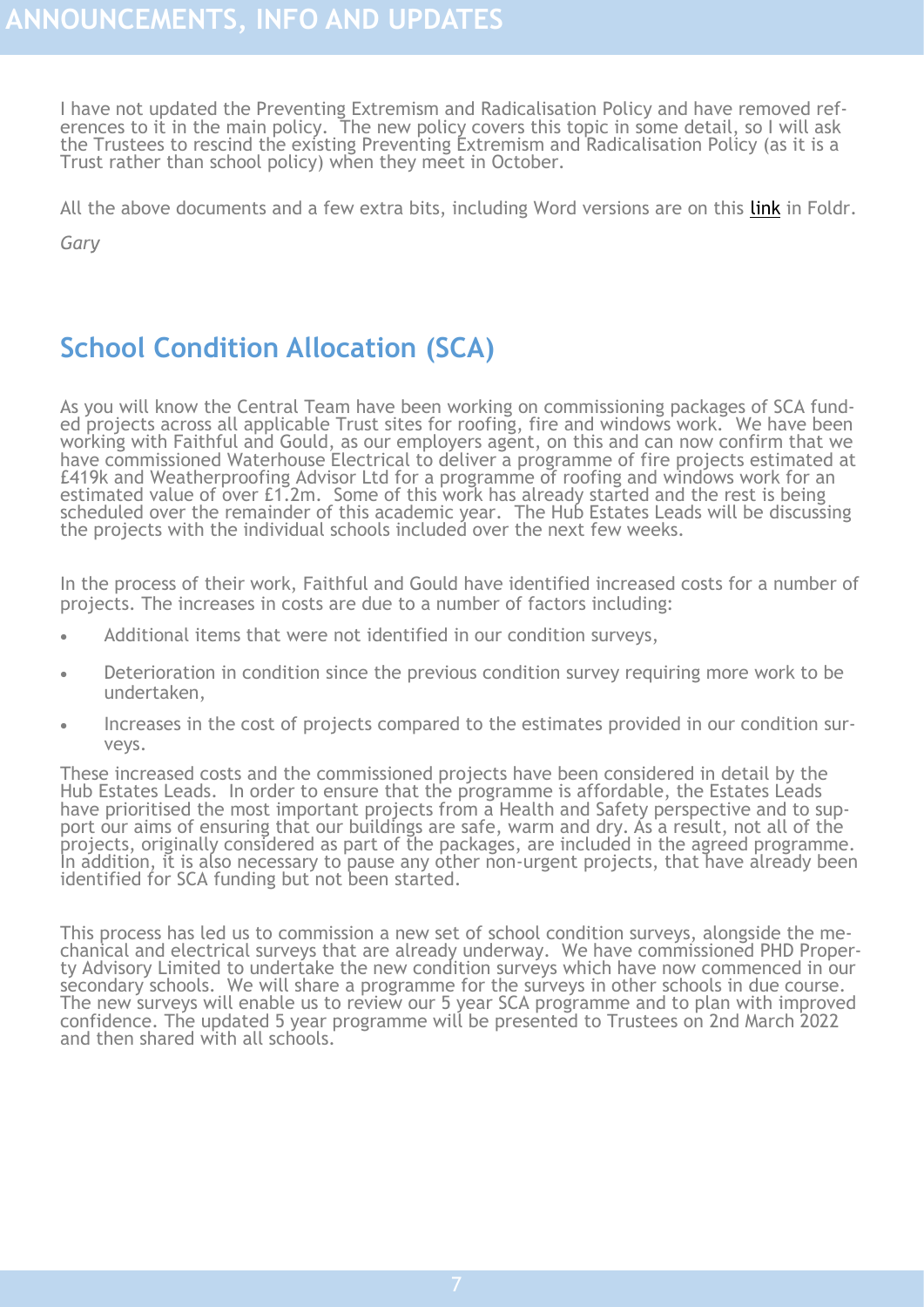## <span id="page-7-0"></span>**Internal audit programme 2021-22**

As you will know we are required by the ESFA to have a comprehensive internal audit programme. We contract with One West to provide our programme and are changing our arrangements for the 2021-22 academic year. We are aligning our programme much more closely with items on our risk register and aim to have an agile programme that can respond to risks as the year progresses. As a result, we have only planned audits for terms 1 and 2 and will plan the rest of the programme later in the year.

We have also developed a risk based approach to identifying which schools should form part of the audit programme. This provides a risk based score for each school based on changes in key personnel e.g. Head, Business Manager or Chair of Governors, the number of audits at the school in the last three years and whether the school has a deficit in the current or future years. This risk based approach has identified the following schools for an internal audit in terms 1  $\alpha$ 2:

- Tuesday 19th October 2021 St Mary's Primary School Budgetary Control
- Monday 8th November 2021 Whiteoak Academies Budgetary Control
- Wednesday 10th November 2021 East Harptree & Ubley Primary Schools Budgetary Control
- Monday 22nd November 2021 Whitchurch Primary School Governance
- Tuesday 23rd November 2021 Wraxall Primary School Governance

One West will be in contact with individual schools ahead of the audit to enable them to prepare.

The programme for the remainder of the 2021-22 year will be determined at the Audit and Risk Committee meeting on 26th October 2021.

#### **Statement of Compliance**

As part of the Audit procedures, Lighthouse Schools Partnership are now required to provide a declaration from each school confirming that there has been no regularity or propriety issues identified during the period. An emailed request has been submitted to Business Manager requesting confirmation. Please return the declaration by 07 September 21.

# **Director of Education Update**

I am very much looking forward to working with you all in the new role. I will be working on Tuesdays, Wednesdays and Thursdays each week. On Tuesdays and Wednesdays I will be out and about in schools and on Thursdays I will be based mainly at the LSP office.

Please note that my email address is now **[sroberts@lsp.org.uk](mailto:sroberts@lsp.org.uk)** My St Peter's email will remain open for a couple of months so that nothing is lost but I will not be looking at this on a regular basis.

My phone line in the LSP office is **01275 841396 Ext. 608** and my mobile is**: 07941865197**

*Sharon Roberts*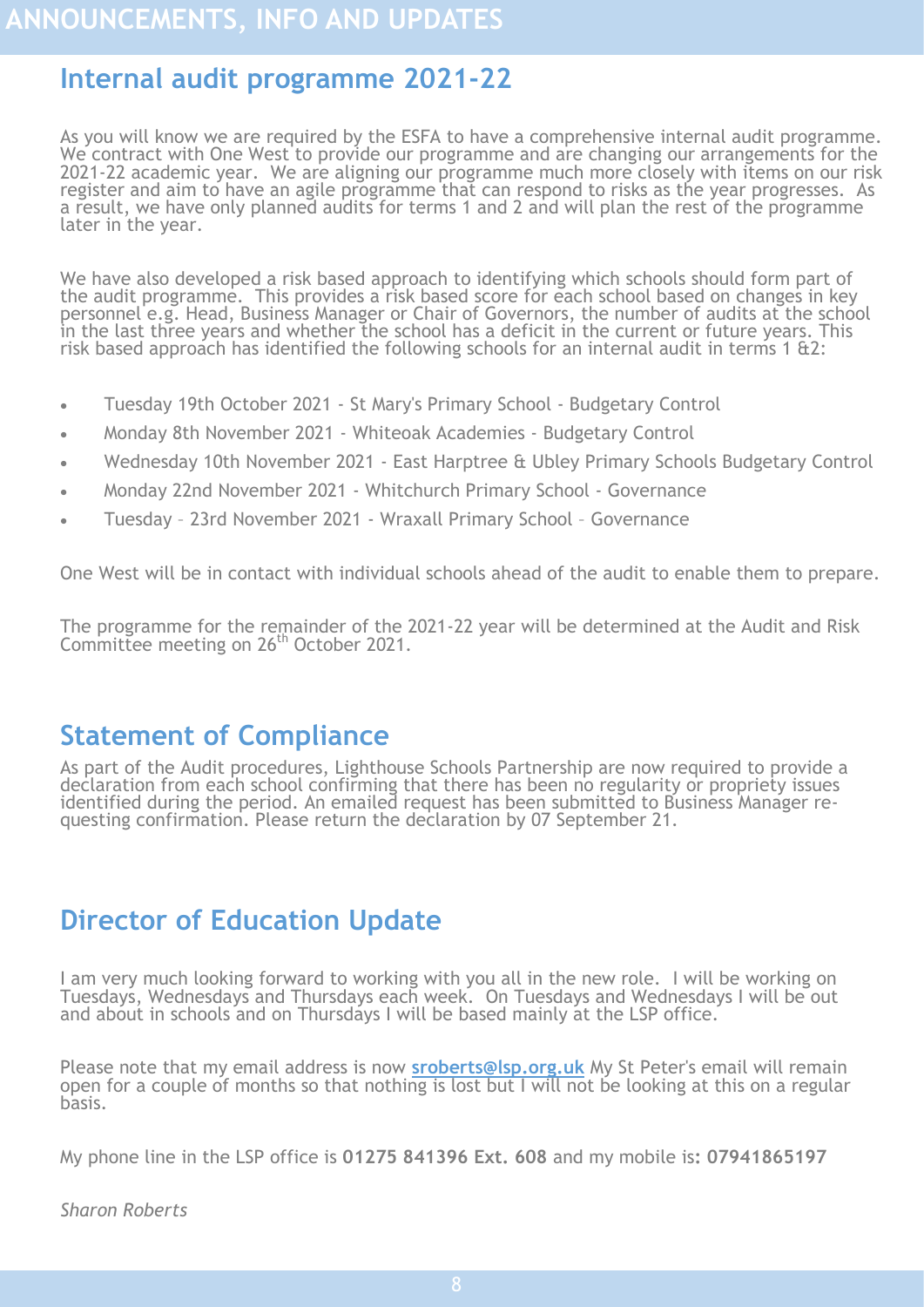# <span id="page-8-0"></span>**NEW DATE TO NOTE: School Leaders' Meeting - 6th October**

For the first time since January 2020, we are planning an in-person School Leaders' meeting. This will be on the morning of Wednesday 6th October. The planned venue is Hangstones Pavilion (8.30am for 9.00am start with finish at 12.00 noon). This will be an important time for us to gather again and really be able to discuss things together. We will also consider the OFSTED framework and our preparation for inspection. It will be particularly important that all schools expecting to be inspected in the coming year are represented. We do however look forward to seeing everyone at this meeting.

#### **Headteacher School Improvement update meetings TEAMS meetings**

You may have already noticed that there are now weekly drop-in TEAMS meetings for Headteachers on Thursdays at 2pm (starting on 9th September). I don't intend these to be long or a replacement for the bulletin but simply as a way of helping Headteachers to be aware of all that is going on in our CPD offer and general school improvement work. I anticipate that these sessions will not take more than 30 minutes each week.

It certainly isn't possible for any Headteacher to attend absolutely everything and is sometimes hard to keep in mind all that your teachers are receiving on training courses and in networks so this will be a way of helping you understand what is coming up and what you might need to think about and plan for back in school to make the most out of the training your leaders/ teachers have attended. We will often hear from network leaders so that you are clear about the sessions your staff after attending. We will also build in reminders of the upcoming deadlines for work and governors' meetings etc. too. My hope is that this will limit the amount of information we have to give out in our face to fact meetings.

We will also keep in mind the EEF guidance on Implementation. [Putting Evidence to Work](https://educationendowmentfoundation.org.uk/tools/guidance-reports/a-schools-guide-to-implementation/) - A School'[s Guide to Implementation | Education Endowment Foundation | EEF](https://educationendowmentfoundation.org.uk/tools/guidance-reports/a-schools-guide-to-implementation/)

We intend to run these sessions weekly for the first term and then review how this is working. If the sessions are helpful, we will keep them - or we might alter things - nothing is set in stone!

#### **Chairs Development Group**

The next meetings of the Chairs Development Group have been arranged for Tuesday, 5 October 2021 (daytime meeting) at 10:30-11:30 and Thursday, 7 October 2021 (evening meeting) at 19:00-20:00. Both meetings will be held on Teams.

Please can you let Jane Norris ([jnorris@lsp.org.uk\)](mailto:jnorris@lsp.org.uk) know which meeting you would prefer to join and the link will be sent to you. Please also let Jane have any items for inclusion on the agenda. Thank you.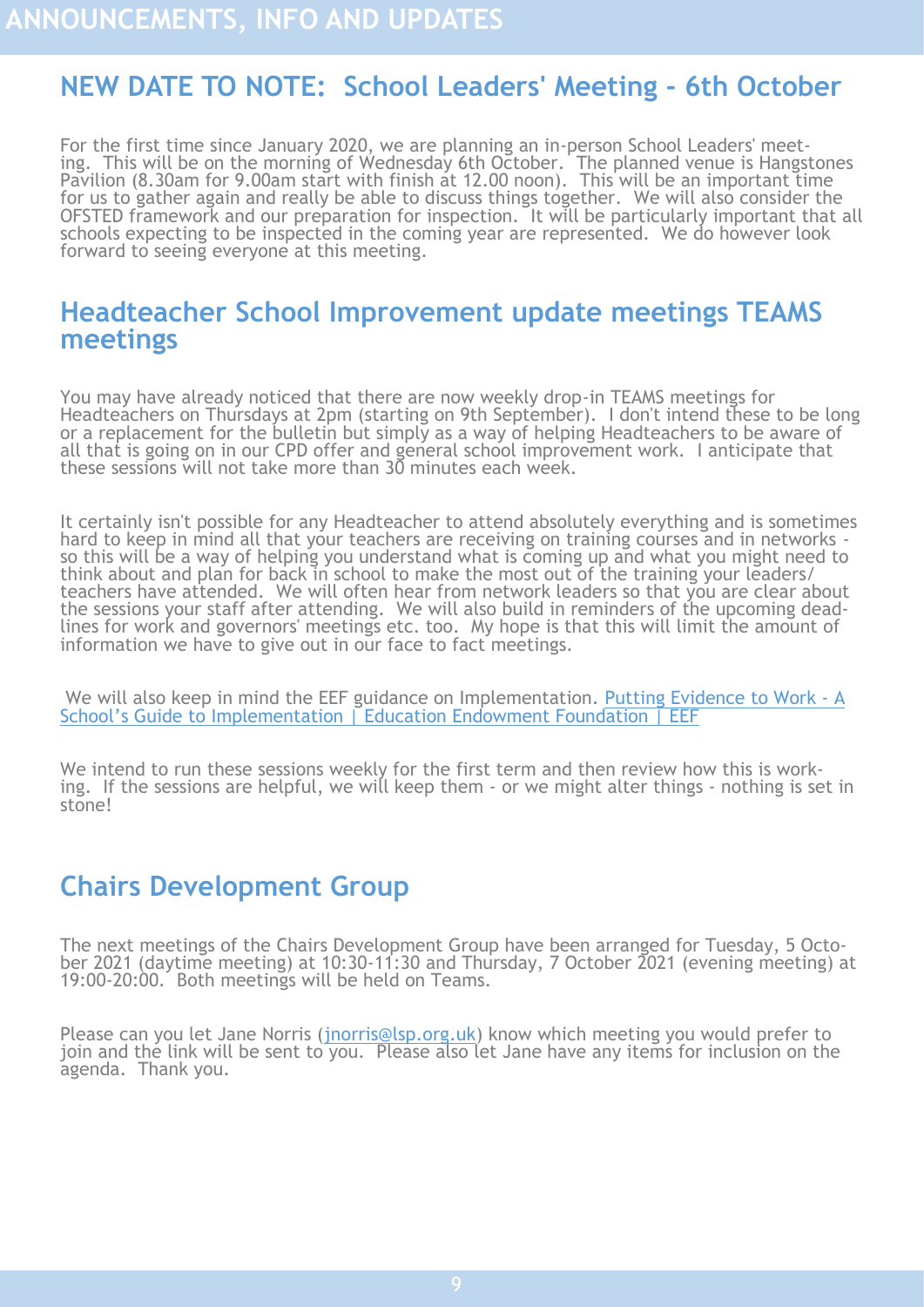# <span id="page-9-0"></span>**Ofsted and Section 48 (SIAMS inspections) updated guidance**

Ofsted has made updates to the [guidance](https://www.gov.uk/government/publications/school-inspection-handbook-eif/schools-inspection-handbook-for-september-2021) it had already published on inspections from September 2021, some of which had already been announced:

*41. Ofsted is required to inspect at prescribed intervals all schools to which section 5 applies. The regulations set the usual interval for section 5 inspections as within 5 school years from the end of the school year in which the last section 5 (or relevant section 8) inspection took place. For the first routine inspection of schools after 4 May 2021 the interval will, instead, be 7 years.*

*61. Section 48 inspections (or the equivalent inspection of an academy) are usually carried out every 3 to 5 years (and usually within 2 to 3 years of a new voluntary-aided school or academy/ free school opening). Section 48 inspections have been suspended during the COVID-19 pandemic, and will restart in September 2021. The first inspection will be within 8 years of the last, rather than the usual 3 to 5. The lead inspector on a section 5 inspection will check the section 48 arrangements. This includes when the next inspection is due and when the last inspection was.* 

*They will write about this in the inspection report. They will ensure that the required consultation has taken place with the prescribed faith body when a school has a prescribed faith body and decides not to use that body's inspection service but to appoint its own inspector.*

*174. Once a school has received its final report, it is required to take such steps as are reasonably practicable to ensure that every parent of a registered pupil at the school receives a copy of the report within 5 working days. After that time, the report will normally be published on Ofsted's reports website. However, we may publish the report any time after the school has received it. Schools may wish to consider whether emails to parents and/or publication on the school's website can fulfil this requirement.*

### **Net Zero Carbon Emissions Target of 2035**

As you will know the Trustees have established a target of 2035 to achieve net zero carbon emissions across the Trust. I am pleased to be able to inform you that the Trust has secured additional funding of £55,120 from the Government Low Carbon Skills Fund to enable us to produce our Net Zero plan by 31st March 2022. More information to follow in due course.

# **PAT Testing**



We are pleased to inform you that the PAT testing element of our compliance contract has been tendered separately and a 2 year contract (with an option to extend for 1 year) has been awarded to JR Pat Testing. This award has resulted in a £7000 saving across the Trust.

JRPAT testing are used to working within the education sector and offer a flexible service, including visiting sites in twilight hours if that is helpful.

The activity has been reassigned within Every and the JRT operations team will contact you in advance of your anniversary date to make arrangements for the testing to be carried out. If you have any questions about this contract please do not hesitate to contact me or your Hub Estates Manager.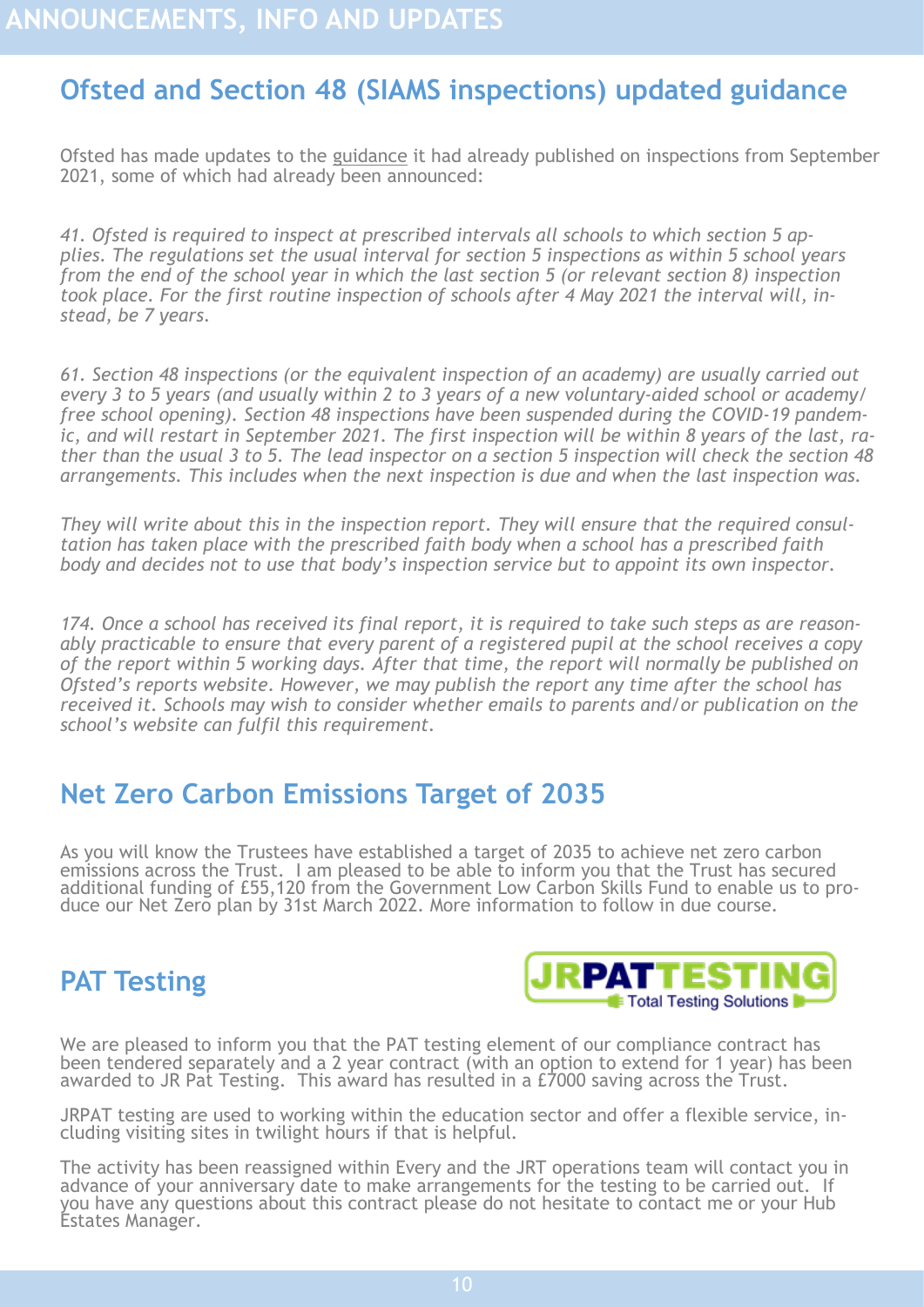## <span id="page-10-0"></span>**Staffing changes**

There are a few staffing changes in the Central Team to share with you:

- Toni Corp started with us as Finance Administrator on 5th July. Toni is working from 9:00 to 13:00 every day and will be monitoring the LSPFinance and LSPInvoice mailboxes. Toni can be contacted via the LSPFinance email.
- We are delighted that John Tripp, our finance apprentice, has been able to progress his finance career and has now left us for pastures new. We will obviously miss him in the team, but hope to appoint a new apprentice shortly. We are in the process of training our new staff and will be prioritising the banking and LSP Finance queries to ensure continued support. Please let us know if you any unresolved issues that need attention and we will address these at the earliest convenience
- Konstantinos Perdikis, our HR Advisor, is sadly leaving LSP after nearly 2 years. He is taking up a HR Business Advisor post at the National Star College. This is an independent specialist further education college for people with disabilities. We wish him all the very best in his new role. His last working day with us will be 22nd October and Tania has advertised for his replacement.
- We have appointed Neill Bird (also School Business Manager at St Mary's) to a fixed term post of Compliance Officer. The role of Compliance Officer is for 12 months and for 22.5 hours per week. Neill will be starting in the week commencing 13th September. The role of Compliance Officer has been established to improve our practice and support schools (particularly small schools) in areas such as GDPR, risk management and our new target to become net carbon zero by 2035.
- We have advertised for a Governance Professional to act a clerk to the Board of Trustees and to line manage and support our Clerks to Governors. The advert closes on the 26th September.
- We are also advertising for some additional capacity in the HR Team, on a fixed term basis, to support the ongoing implementation of the Civica core HR system and modules.

Once our appointments are made there will be 28 members of the Central Team (albeit many of them part time with an overall FTE of 20) and we no longer have sufficient room in the Central Team offices. We will, therefore, be continuing with a blend of office and remote working for the Central Team. However, this should not impact on the quality or availability of services to schools. We are in the process of introducing new telephony arrangements which should enable schools to contact members of the team seamlessly, regardless of whether they are office based or working remotely.

### **Support Staff Pay Award and term time only factors**

On 27th July, the National Employers for Local Government Services [wrote](https://emea01.safelinks.protection.outlook.com/?url=https%3A%2F%2Fascl.us7.list-manage.com%2Ftrack%2Fclick%3Fu%3Ddae6fbf66d6135a8a21b3627d%26id%3Dfc8351ce00%26e%3De28cb6b428&data=04%7C01%7C%7C8b0685dbfbd049abdaa408d9568c850a%7C84df9e7fe9f640afb435aaaaaaaaaaa) to Chief Executives in England, Wales and Northern Ireland increasing their pay offer for NJC support staff, making a final offer of:

- With effect from 1 April 2021, an increase of 2.75 per cent on NJC pay point 1.
- With effect from 1 April 2021, an increase of 1.75 per cent on all NJC pay points 2 and above.

Completion of the outstanding work of the joint Term-Time Only review group.

The NJC unions are urging the National Employers to rethink the offer It is likely to be at least six weeks from when it was issued before the pay award is finalised.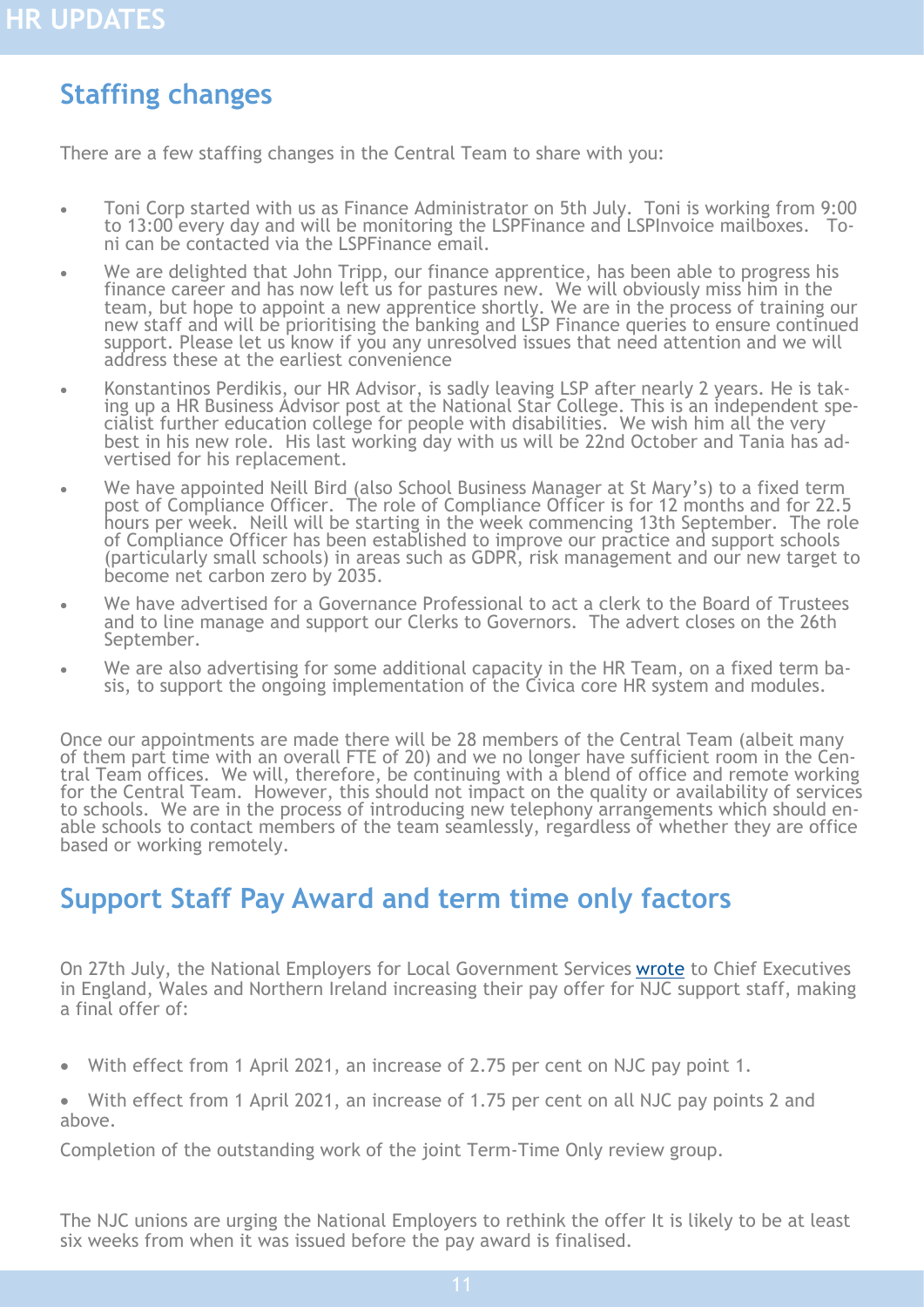<span id="page-11-0"></span>As you will know we are planning to implement the April 2021 pay award alongside corrections to the calculation of the term time only factors. This will ensure that the term time only factors are corrected whilst also ensuring that no staff are at a financial detriment.

We are planning to consult our Employee Liaison Committee with our implementation plans in the next couple of weeks and will confirm arrangements once this is complete. In the meantime this is an outline of our proposed arrangements:

- The correction of the term time only factor and the pay award will be implemented at the same time and both backdated to 1st April 2021. The timing of the implementation will be dependent on when the pay award is agreed. The earliest that we expect this is be implemented is in November salaries.
- The Central Team will produce instructions for schools and a template letter for individual members of staff along with a tool to produce a statement of the financial implications. We plan to issue this to schools in the bulletin on 21st September.
- Schools will be asked to go through the process to assess and produce a statement for each staff member between 21st September and 23rd October and sharing it with staff.
- Schools will need to update Civica and Orovia for the new factors but only when the pay award has been agreed. We will provide further advice on when and how to do this. The Central Team update the pay scales in Orovia at the same time.
- The Central Team will raise accruals on schools behalf for the estimated net effect of the April 2021 pay award and the correction of the term time only factors for the period April to August 2021. As the pay award has yet to be agreed, and because the impact of the corrected term time only factor will be different for individual members of staff, this net effect has been estimated at 1%. In reality, the net effect could be different than this in individual schools and any difference between the action cost and the estimated accrual will need to be accounted for in the 2021-22 financial year. The difference is not expected to be material.
- Whilst the arrangements will not be finalised until 21<sup>st</sup> September, schools may wish to share these proposals with effected staff.

Please note that a net increase of 1% for the pay award and the correction of the term time only factors is currently projecting in Orovia in 2021-22 and will remain in place as our 'best guess' for additional cost implications until the pay award is agreed. Please remember that, for budget monitoring purposes in 2021-22, until the pay award is agreed and updated in Orovia, schools will need to add on the estimated 1% increase for those months where staff have been paid in order to project salaries as accurately as possible to year end. This will be particularly important if there ends up being a substantial delay in any pay award being agreed but is no different to most years when pay awards are implemented late and backdated.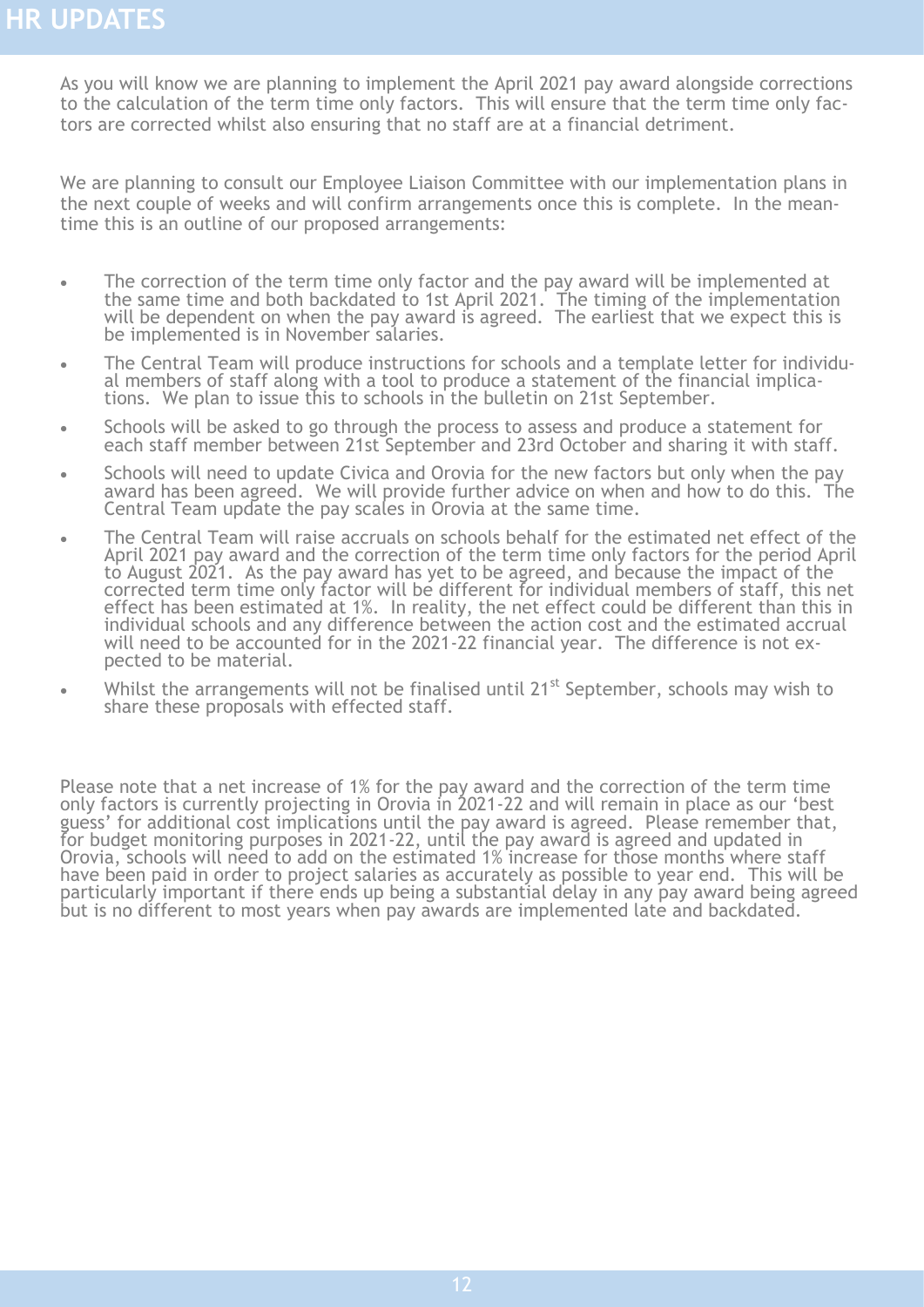# <span id="page-12-0"></span>Civica Update

There have been a lot of changes taking place with the Civica Project. Below is an update on where we are and the future plans.

#### **So far**

During the end of last academic year the Central HR team have been working with our payroll provider FS4S to carry out parallel runs for the payroll months January until March. Our pilot schools have worked well with us in entering their data for these months, and the Central team have been adding the data for the remaining schools for these months.

Prior to the end of term 6 we asked schools to enter a few pieces of data into Civica, following the training they had received. This data comprised of: 2 new starters, 2 amendments and 2 leavers, from any of the payroll changes that took place between April until September.

Over the summer the Central HR team have been inputting the remaining payroll changes to the 24 schools, for the months of April until September to get the HR system up to date ready for September 2021.

#### **What now**

Whilst school's have received training on Civica we realise that over the summer this knowledge may need refreshing and so we are looking to arrange face to face training sessions in the 3rd week of September. This will enable Business Manager's/Admin to bring along their payroll inputs for October and be able to input this as part of the training session, whilst having the support of the Central HR team on hand.

We will be extracting data from Civica for the October payroll, which means that the data in Civica will affect pay for all staff. We will still require schools to send their payroll forms to FS4S, so they can process payroll should there be any issues with the data. If FS4S identify any errors, you will be informed of this, however because this will be after the deadline date you may incur payroll charges. The Central HR team will also be running reports on the deadline date to identify gaps in data, and we will inform schools of these. However, the accuracy of the Civica input/payroll will ultimately be the responsibility of the school.

We would like school Business Manager's to review the Civica system to ensure that they have all staff entered in the system correctly as directed by the training received and the guidance notes provided [\(in Teams\),](https://teams.microsoft.com/_#/school/files/General?threadId=19%3AzT6Wa_y5Z6LpRy5_xJ7PFgoNfd9Atu3NrllMMKqHSws1%40thread.tacv2&ctx=channel&context=General&rootfolder=%252Fsites%252FCivicaCoreSystem-BusinessManagers%252FShared%2520Documents%252FGeneral) and to raise any queries with the Central HR team. School's have until 30<sup>th</sup> September to complete this task. We are asking schools to check this data as our payroll will be extracted from the Civica system, so it is important that this data is accurate.

#### **Future plans**

During term two we are looking to onboard 'employee self service', which will enable all our employees to check their personal details and update next of kin, changes to their address, etc. We will also be developing Schoolslink, which will allow schools to pull and push data between Sims and Civica, reducing on data entry and enabling additional reporting. During term 2 we will be developing the recruitment module in Civica. Later in the academic year we will be developing the learning and development module, with an aim to launch appraisals via Civica.

A big thank you to everyone that has been working in the Civica system over the past year, we have made huge steps forward with the project, and the future is also looking very exciting too! We look forward to working more with each of the schools over the coming months. Your support will certainly make this project a success and is very much appreciated.

If you have any questions, please contact Tania Newman [\(tnewman@lsp.org.uk\)](mailto:tnewman@lsp.org.uk).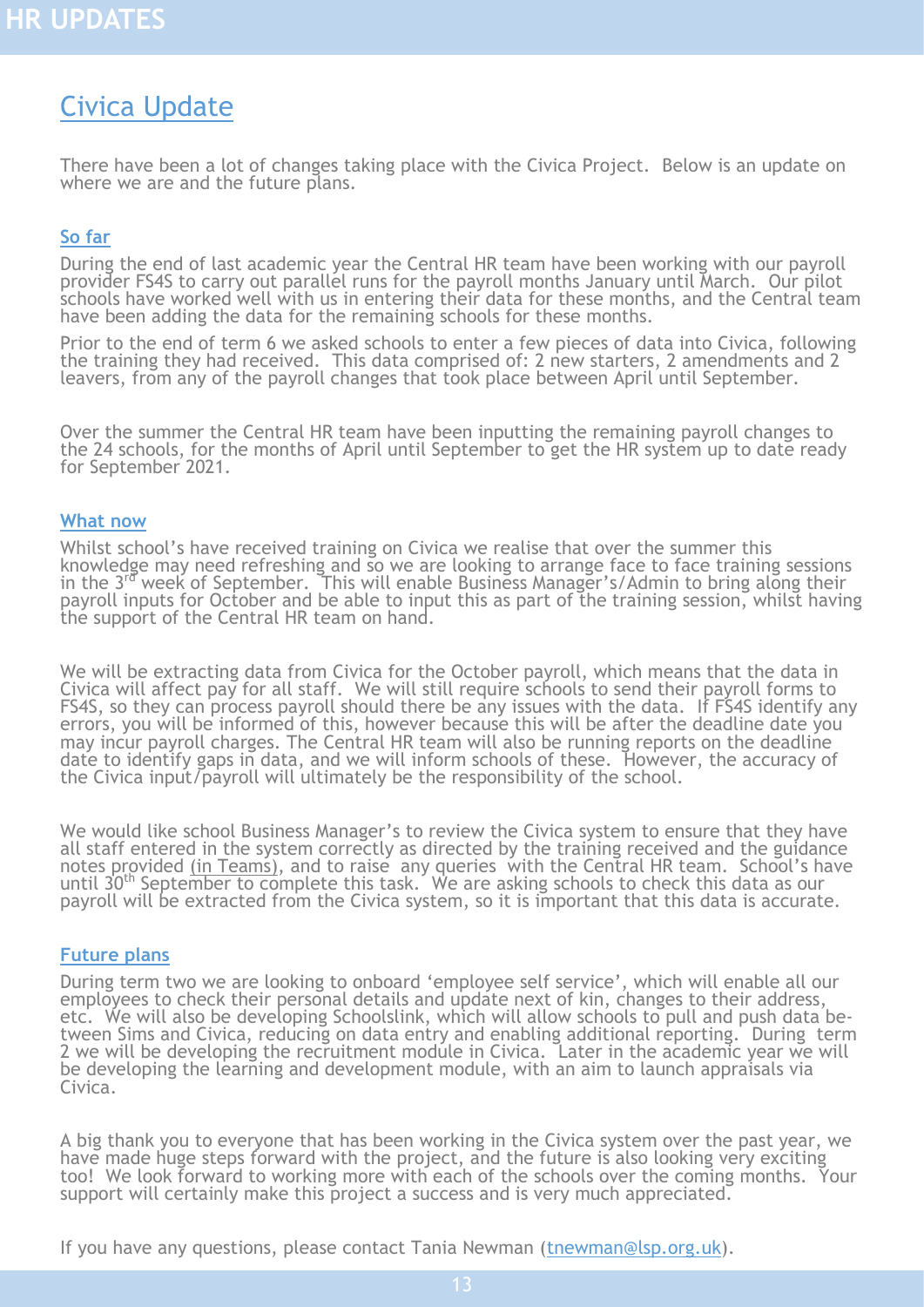### <span id="page-13-0"></span>**Future funding arrangements**

The DfE has issued a consultation on the hard implementation of the national funding formula. They have also issued the outcome of their review of sparsity funding. The review of sparsity funding is good news for our some of our schools in rural communities but not all of the additional funding values are known yet.

We have produced a [summary of the consultation and the sparsity outcomes](https://foldr.lsp.org.uk/public/W502P) for your information. We have also drafted [a response to their consultation.](https://foldr.lsp.org.uk/public/PY7QW) We would welcome any comments or changes that you would like us to make to our draft response or you may use or amend our draft response if you want to submit your own response. The consultation closes 30 September 2021.

We have also had some information on 22-23 funding for schools. In our budgets we assumed no increases in funding rates but it looks like there will be a 3% increase in the majority of funding factors and 2% in other areas (FSM  $\&$  the minimum funding level which is going up from £4,180 to £4,265 in primary and from £5,415 to £5,525 in Secondary. This is also positive news for schools. We are producing a tool to enable you to estimate future funding allocations incorporating this information and this will be available in October. Funding beyond 2022-23 will be determined by the next spending review.

#### **Fixed Asset Registers**

Just a polite reminder Fixed Asset Registers were due to be returned prior to the summer break on 21 July 21, to date we have only received 6 schools.

The school templates can be found [here](https://foldr.lsp.org.uk/public/WZKMW) in Foldr. Please ensure these are returned as a matter of urgency please.

### **FS4S Outlook – PASSWORD CHANGE**

Please be advised that all FS4S Outlook passwords will be reset on the  $7<sup>th</sup>$  September 2021 after the September payroll window has closed. LSP Central Team will contact the Business Manager for each school and advise them on the 8<sup>th</sup> September of the updated password.

Please keep the password confidential. Please contact Natalie Fear if you require any further information. Thank you.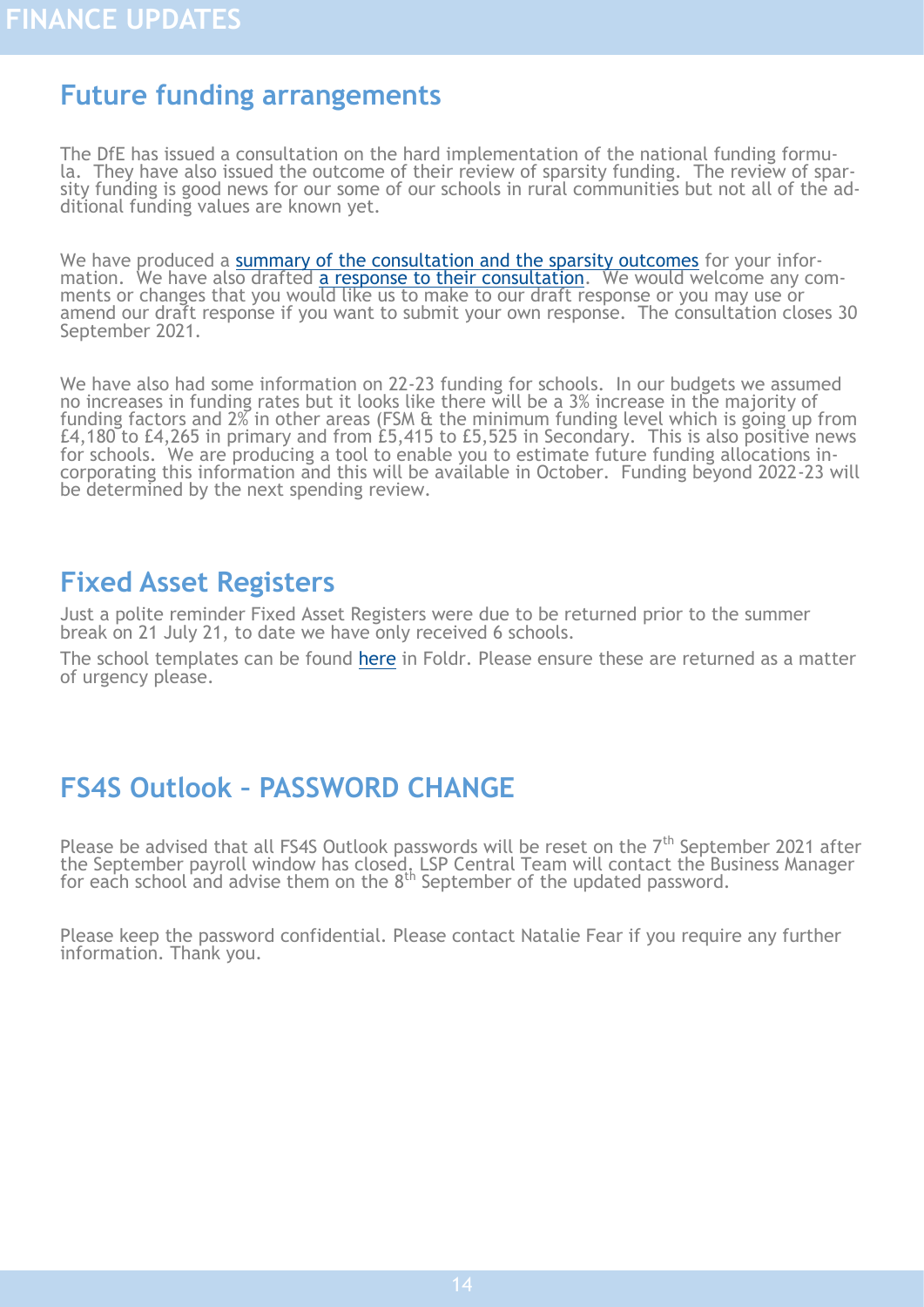# <span id="page-14-0"></span>**Monthly Finance Checklist**

We have updated the Monthly Finance Checklist to include a request for schools to upload a summary of the May pupil census (19<sup>th</sup> May 2022) as well as the October (7<sup>th</sup> October 2021) and January (20<sup>th</sup> January 2022) censuses. The revised checklist is available [here](https://foldr.lsp.org.uk/public/NOYZW) in Foldr. We aim to keep this checklist under regular review so that it is as helpful as possible, so please do not hesitate to give us feedback on school support visits/calls.

As you are aware, there is a requirement to upload a completed copy of the checklist, along with a completed credit card template for each credit card held by the school, by the 10<sup>th</sup> of each month, or as soon as reasonably practicable should this deadline fall within a school holiday. The receipt of these checklists are reported to our Finance Trustees on a monthly basis, but additionally they help the Central Team ensure that schools are "audit" ready and enable us to better support those schools who need it. Please ensure that these checklists are uploaded on a monthly basis. Thank you.

#### **2021-22 Budgets**

Your submitted 2021-22 budgets will be uploaded into PSF once the final outturns have been confirmed by the auditors in early November. An earlier upload of the budgets will overwrite the existing approved budget on PSF for 2020-21. Please advise the Central Finance Team if you would like a revised submitted budget uploaded at any time in the future (for those circumstances where the LGB have agreed a change to the budget in-year). However, please be aware that the monthly monitoring reports will be uploaded against your revised budget thereafter unless you advise us that you would like to continue to monitor against your original submitted budget.

# **External Audit and Year-end processes**

The deadline for completion of your Audit Workbook is **20th September**. You do not need to send us your completed workbooks – we will access them from Foldr and they will remain in Foldr for your information. However, please do **not** make any changes to your workbooks after this date.

We are doing as much as possible in the Central Team to ease the burden of the year-end procedures. To ensure consistency between schools for the year-end accruals, we would like to reiterate that the Central Team will calculate either the deferred/accrued income for:

- Rates relief
- UIFSM
- Pupil Premium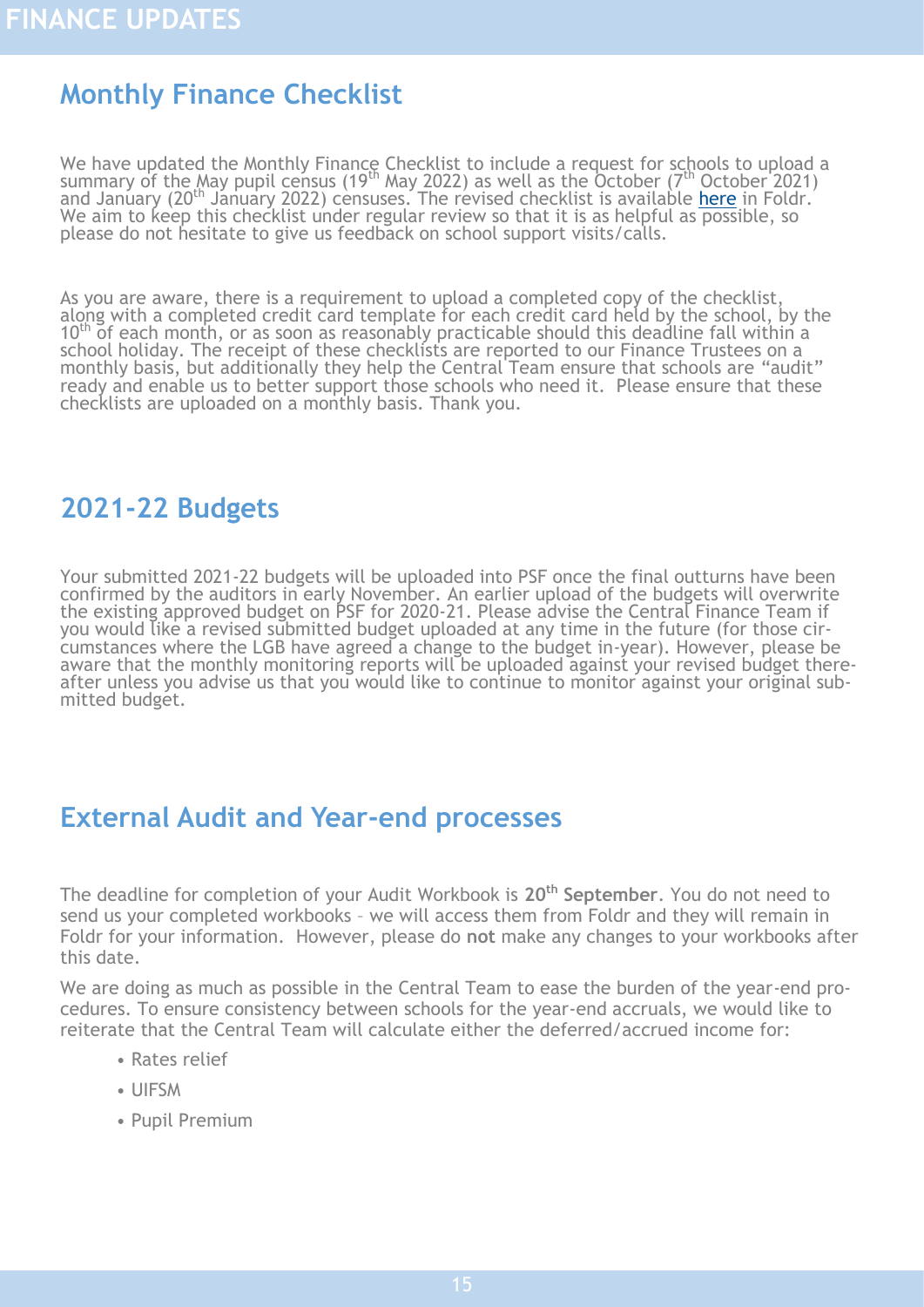The Central Team will also analyse and post entries for accrued rates expenditure and has already calculated and posted entries to PSF for the deferred expenditure for Pension Deficit. We will also produce accruals on the behalf of schools for the estimated net effect of the April 2021 support staff pay award and the corrections to term time only factors (more information on this is provided elsewhere in this bulletin). The Central Team will also enter journals for the year end schedules provided by schools in the audit workbook. Please note that we will also carry out the corresponding adjusting entries in the new year. Please do **not** do these in PSF yourselves. Any changes to coding for entries in the Audit Workbooks will be highlighted on the workbooks themselves. Any additional journals processed by the Central Team will be included on a spreadsheet available for you for information shortly in FoldR under Audit 2020-21.

Our External Auditors are planning to visit the follow schools as part of their audit field work:

- Bishop Sutton
- Yatton Infants
- Yatton Juniors
- Portishead Primary
- Gordano School

The Auditors will be beginning their work with us on  $4<sup>th</sup>$  October and expect to be with us until 25<sup>th</sup> October. The second week, commencing on 11<sup>th</sup> October is when the school visits will be undertaken. Dates and arrangements will be provided nearer the time, although it is anticipated that much of the work will be undertaken remotely as long as information is available.

Please remember that the deadline for 2020/21 entries to PSF is **13th September**. You will be able to make journal entries up to and including this date, but any adjustments thereafter will need to be made by the Central Team on your behalf.

The Central Finance Team will be producing an Orovia monitoring report for you in early September, once the August payroll is in PSF. We are planning to input all schedules from the audit workbooks by **4 th October** and will produce a new monitoring report for schools on the **6 th October**. This will give schools an initial indication of the year-end outturn but this will still be subject to change by the auditor's adjustments. If you have any journals to be processed after 13<sup>th</sup> September, please complete the csy journal template provided [here](https://foldr.lsp.org.uk/public/NQB6N) in Foldr, and send to [lspfinance@lsp.org.uk](mailto:lspfinance@lsp.org.uk) by **4 th October**. Please do not send the template to individual email addresses as this could result in double-entries. Journals received by **4 th October** will be included on the Orovia monitoring report produced on **6 th October.**

**For all audit enquiries/submissions could we please ask that the subject field starts with "AUDIT" – these will make the Audit queries and documentation easily identifiable. Please do not send to individual email addresses.**

Schools will then have a two-week period, until **15th October**, to review your projected outturn and raise any queries. The Finance team will be supporting schools with this process. Any journal adjustments needed, when you have reviewed your outturn need to be sent to the Finance Team by no later than 19 October (again using the template and sending to lspfinance@lsp,org.uk). It is our intention that the finalised outturn position will be confirmed in early November.